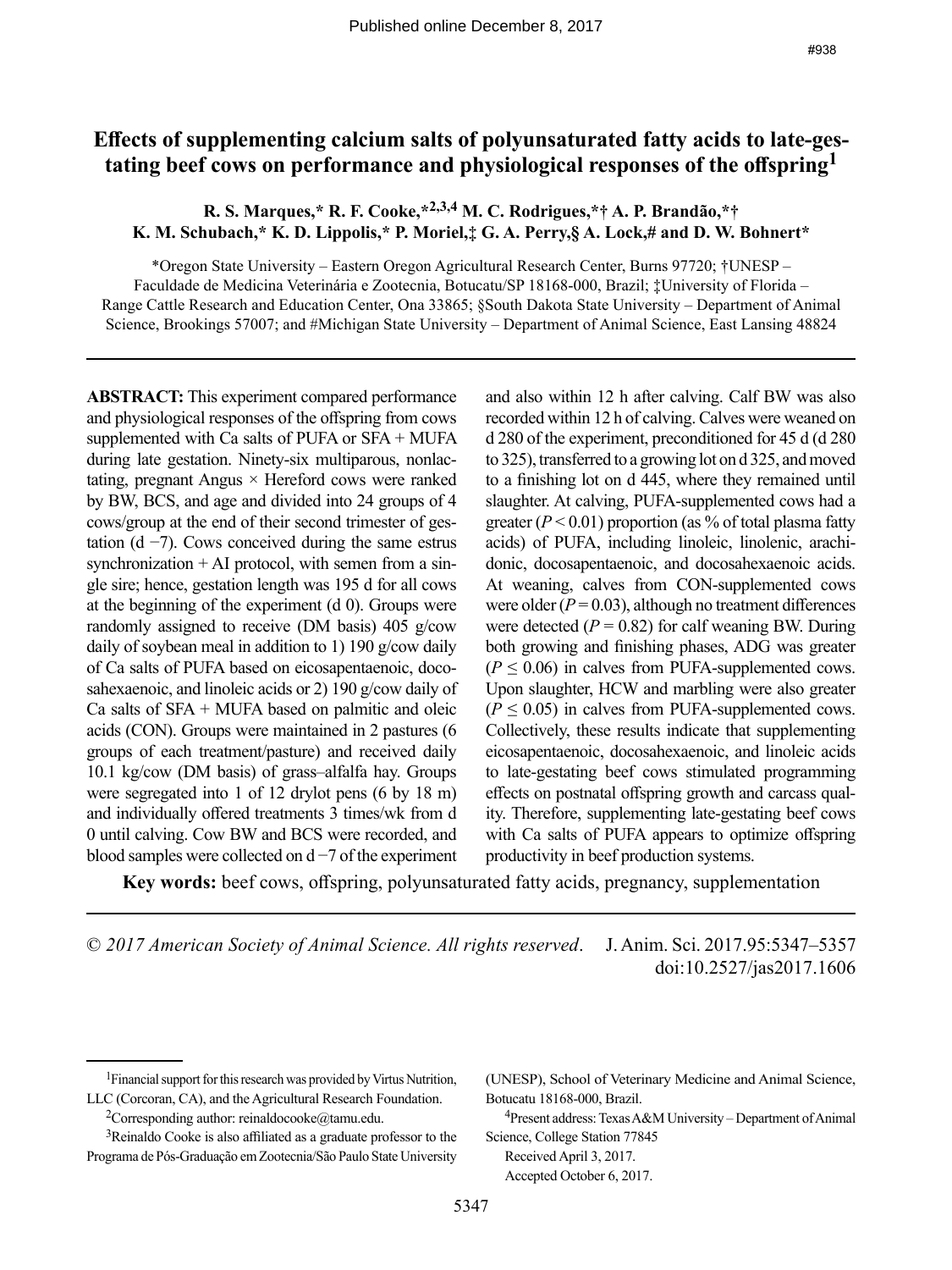### **INTRODUCTION**

Maternal nutrition is a major extrinsic factor programming nutrient partitioning and development of fetal organ systems associated with health, production, and reproduction (Long et al., 2010; Silvestre et al., 2011; Garcia et al., 2014a). Hence, nutritional management of late-gestating beef cows has been shown to directly impact performance of the subsequent offspring through fetal programming effects (Funston et al., 2010; Bohnert et al., 2013; Marques et al., 2016b). However, the majority of research conducted to date within this subject focused on energy and CP nutrition, and little is known about the potential impacts of supplementing PUFA to gestating cows on offspring productivity.

In humans and livestock species, *n*-3 and *n*-6 PUFA play critical roles in several body functions. However, PUFA such as linoleic acid cannot be synthesized by the body and must be consumed through the diet (Hess et al., 2008). During gestation, dietary PUFA becomes available in the circulation and are transferred to the fetus via the placenta (Noble et al., 1978; Garcia et al., 2014b). In humans, supplementing pregnant women with PUFA is considered critical for optimal fetal and early-life child development, including growth, nervous, and immune responses (Greenberg et al., 2008). Accordingly, research with swine reported that supplementing pregnant sows with PUFA benefited piglet vitality as well as pre- and postweaning growth (Tanghe and De Smet, 2013).

Based on these researches, we hypothesized that supplementing PUFA to late-gestating beef cows will increase postnatal offspring productivity. Nevertheless, PUFA should be supplemented to cattle and other ruminant livestock as rumen-protected sources, such as Ca salts, to prevent extensive ruminal biohydrogenation (Sukhija and Palmquist, 1990). Hence, this experiment evaluated the effects of supplementing Ca salts of PUFA to beef cows during the last trimester of gestation on performance and physiological responses of the offspring.

# **MATERIALS AND METHODS**

This experiment was conducted at the Oregon State University – Eastern Oregon Agricultural Research Center (Burns station; Burns, OR). The animals used were cared for in accordance with acceptable practices and experimental protocols reviewed and approved by the Oregon State University, Institutional Animal Care and Use Committee (number 4758).

### *Cow–Calf Management and Dietary Treatments*

Ninety-six multiparous, nonlactating, pregnant Angus  $\times$  Hereford cows (586  $\pm$  4 kg BW, 7.5  $\pm$  0.2 yr of age, and BCS of  $5.01 \pm 0.03$  according to Wagner et al. [1988]) were assigned to this experiment at the end of their second trimester of gestation. Cows conceived during the same estrus synchronization + AI protocol using semen from a single Angus sire, according to the breeding management and pregnancy diagnosis described by Cooke et al. (2014). At the beginning of the experiment (d 0), gestation length was 195 d for all cows.

Prior to the beginning of the experiment  $(d-7)$ , cows were ranked by BW, BCS, and age and divided into 24 groups of 4 cows/group. Groups were then randomly assigned to receive (DM basis) 405 g of soybean meal per cow daily in addition to 1) 190 g/cow daily of Ca salts of PUFA based on eicosapentaenoic, docosahexaenoic, and linoleic acids (95 g of Prequel  $+95$  g of Strata, equivalent to 100 g, as fed, of each product; Virtus Nutrition, LLC, Corcoran, CA) or 2) 190 g/cow daily of Ca salts of SFA + MUFA based on palmitic and oleic acids (**CON**; 190 g of EnerGII, equivalent to 200 g, as fed, of this product; Virtus Nutrition, LLC). Supplement treatments were isonitrogenous, isolipidic, and isocaloric (Table 1). Groups were maintained in 1 of 2 meadow foxtail (*Alopecurus pratensis* L.) pastures (25-ha pastures, 12 groups/pasture, and 6 groups/treatment in each pasture) beginning on d −7. Grass–alfalfa hay was provided daily at 10.1 kg/ cow (DM basis), and cows had ad libitum access to water and a commercial mineral  $+$  vitamin mix (Cattleman's Choice; PerforMix Nutrition Systems, Nampa, ID) containing 14% Ca, 10% P, 16% NaCl, 1.5% Mg, 6,000 mg/ kg Zn, 3,200 mg/kg Cu, 65 mg/kg I, 900 mg/kg Mn, 140 mg/kg Se, 136 IU/g of vitamin A, 13 IU/g of vitamin  $D_3$ , and 0.05 IU/g of vitamin E. No forage was available for grazing due to previous hay harvest and snow cover resulting from wintery conditions. Cows remained in their respective groups from  $d - 7$  until calving.

From d 0 of the experiment until calving, cows were gathered 3 times weekly (Mondays, Wednesdays, and Fridays) and groups were sorted into 1 of 12 drylot pens (6 by 18 m). Groups were individually offered treatments (5.55 kg of supplement treatment/feeding per group, from 0800 to 1000 h, DM basis) in feed bunks with linear space of approximately 0.8 m/cow. Accordingly, Cook et al. (2017) reported that Ca salts of fatty acids can be offered to cows as infrequently as 3 times/wk without impairing fatty acid intake and subsequent circulating fatty acid concentrations. Groups promptly consumed treatments within 15 min after feeding. Cows were returned to the pasture immediately after their supplement was completely consumed. Grass–alfalfa hay was offered in feed bunks located in each pasture (linear space of approximately 1.0 m/cow). Diets (hay + treatments) were formulated to meet or exceed nutrient requirements for energy, CP, minerals, and vitamins (Table 1) of late-gestating beef cows (NRC, 2000).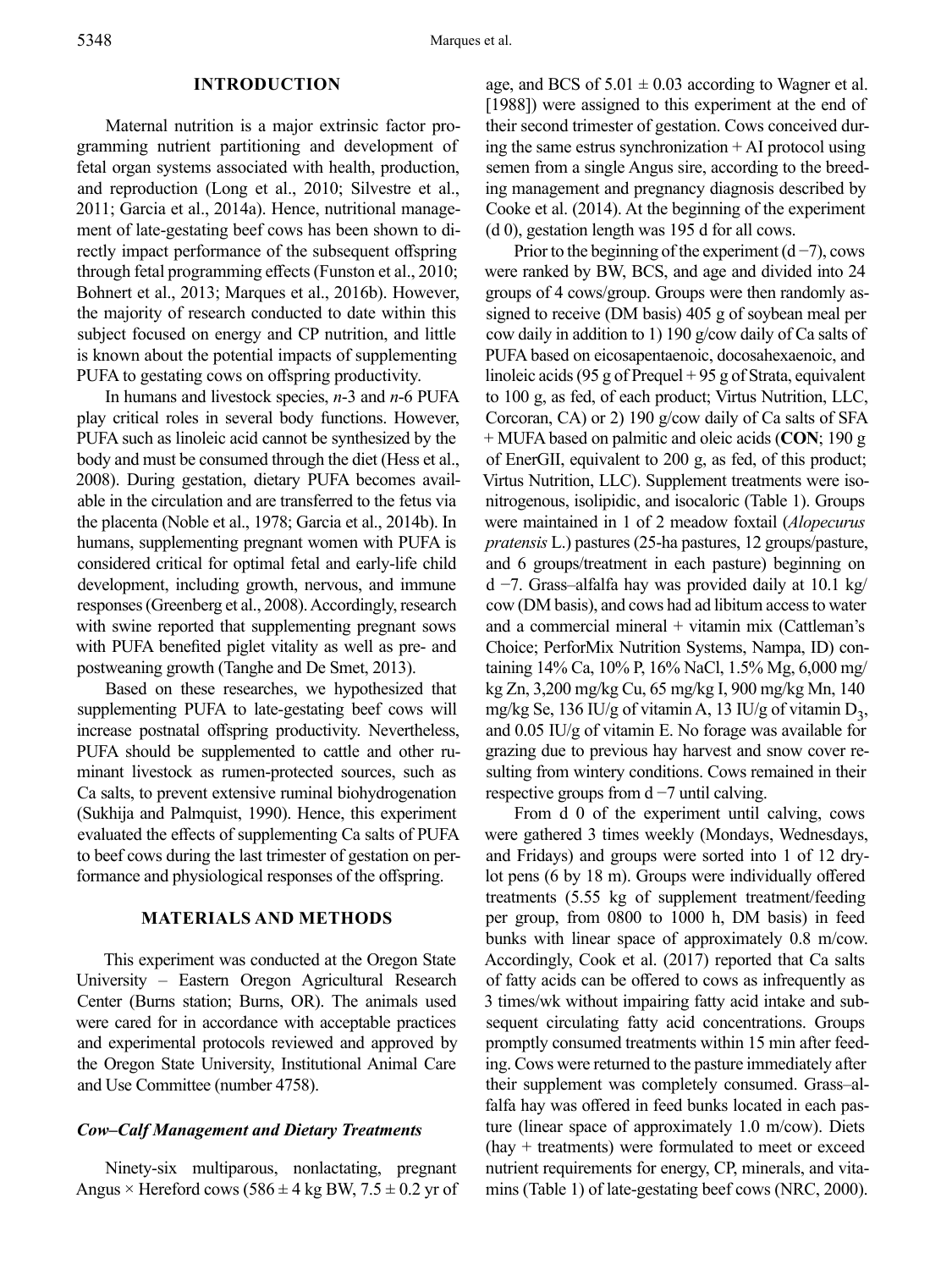Immediately after calving, cow–calf pairs were removed from their pasture and assigned to the general management of the research herd until weaning (described by Marques et al. [2016a]), which did not include PUFA or SFA + MUFA supplementation. Male calves were castrated at birth using an elastic castration band. All calves were administered Clostrishield 7 and Virashield 6 + Somnus (Novartis Animal Health, Bucyrus, KS) at approximately 30 d of age.

# *Calf Management*

*Preconditioning (d 280 to 325).* Calves were weaned on d 280 of the experiment and transferred to a 6-ha meadow foxtail (*Alopecurus pratensis* L.) pasture, which had been previously harvested for hay, for a 45-d preconditioning period as a single group. Calves were administered One Shot Ultra 7, Bovi-Shield Gold 5, TSV-2, and Dectomax (Zoetis, Florham Park, NJ) at weaning, and received a booster of Bovi-Shield Gold 5, UltraChoice 7, and TSV-2 (Zoetis) 28 d after weaning (d 308 of the experiment). During preconditioning, calves received mixed alfalfa–grass hay (12% CP and 57% TDN, DM basis), water, and the same commercial mineral and vitamin mix previously described (Cattleman's Choice) for ad libitum consumption.

*Growing (d 325 to 445) and Finishing (d 445 Until Slaughter*). On d 325, all calves were loaded into a commercial livestock trailer and transported for 480 km to the growing lot (Top Cut, Echo, OR), where they remained for 120 d and were managed as a single group. On d 445, calves were moved to an adjacent finishing lot (Beef Northwest, Boardman, OR), where they continued to be managed as a single group until slaughtered at a commercial packing facility (Tyson Fresh Meats Inc., Pasco, WA). After arriving at the finishing lot, calves received Bovi-Shield Gold 5 (Zoetis), Vision 7 (Merck Animal Health, Kenilworth, NJ), Valbazen (Zoetis), and Bimectin pour-on (Bimeda Animal Health Inc., Oakbrook Terrace, IL). Steers were implanted with Revalor IS (Merck Animal Health) and heifers were implanted with Revalor IH (Merck Animal Health) on arrival. Growing and finishing diets, which did not contain Ca salts of PUFA or SFA + MUFA, were fed ad libitum (Table 2). Slaughter date was determined according to the availability of the commercial packing facility (Tyson Fresh Meats Inc.). As a result, calves were randomly assigned to slaughter on 2 separate dates, 11 d apart, regardless of treatment group (22 and 23 calves from CON- and PUFAsupplemented cows, respectively, after 121 d on feed [**DOF**] and 26 and 24 calves from CON- and PUFAsupplemented cows, respectively, after 132 DOF).

**Table 1.** Ingredient composition and nutrient profile of diets containing 190 g/cow daily of Ca salts of SFA + MUFA based on palmitic and oleic acids (CON) or 190 g/cow daily of Ca salts of PUFA based on eicosapentaenoic, docosahexaenoic, and linoleic acids

| Item                                     | <b>CON</b>   | <b>PUFA</b>              |
|------------------------------------------|--------------|--------------------------|
| Ingredients, kg/d (DM basis)             |              |                          |
| Grass-alfalfa hay                        | 10.1         | 10.1                     |
| Soybean meal                             | 0.405        | 0.405                    |
| EnerGH <sup>1</sup>                      | 0.190        | $\overline{\phantom{0}}$ |
| Prequel <sup>1</sup>                     |              | 0.095                    |
| Strata <sup>1</sup>                      |              | 0.095                    |
| Nutrient profile <sup>2</sup> (DM basis) |              |                          |
| <b>DM</b>                                | 93.5         | 93.5                     |
| TDN, $3\%$                               | 61           | 61                       |
| NEm, <sup>4</sup> Mcal/kg                | 1.29         | 1.28                     |
| CP, %                                    | 10.2         | 10.2                     |
| Fat, %                                   | 3.52         | 3.49                     |
| Palmitic acid (16:0), %                  | 0.88         | 0.49                     |
| Stearic acid (18:0), %                   | 0.10         | 0.13                     |
| Oleic acid (18:1), %                     | 0.91         | 0.61                     |
| Linoleic acid (18:2), %                  | 0.44         | 0.69                     |
| Linolenic acid (18:3), %                 | 0.92         | 0.97                     |
| Eicosapentaenoic acid (20:5n-3), %       | 0.00         | 0.13                     |
| Docosahexaenoic acid (22:6n-3), %        | 0.00         | 0.11                     |
| Daily intake <sup>5</sup>                |              |                          |
| DM, kg                                   | 10.8         | 10.8                     |
| TDN, kg                                  | 6.6          | 6.6                      |
| NEm, Mcal                                | 13.9         | 13.8                     |
| CP, kg                                   | 1.1          | 1.1                      |
| Fat, kg                                  | 0.381        | 0.377                    |
| Palmitic acid (16:0), g                  | 94.7         | 53.2                     |
| Stearic acid (18:0), g                   | 11.1         | 14.0                     |
| Oleic acid $(18:1)$ , g                  | 98.7         | 65.4                     |
| Linoleic acid (18:2), g                  | 47.9         | 74.6                     |
| Linolenic acid (18:3), g                 | 99.0         | 104.7                    |
| Eicosapentaenoic acid (20:5n-3), g       | $\mathbf{0}$ | 14.5                     |
| Docosahexaenoic acid (22:6n-3), g        | $\mathbf{0}$ | 11.5                     |

<sup>1</sup>Calcium salts from Virtus Nutrition, LLC (Corcoran, CA).

2Values obtained using wet chemistry analysis (Dairy One Forage Laboratory, Ithaca, NY). Fatty acid content was determined according to the procedures described by Moriel et al. (2015).

<sup>3</sup>Calculated according to the equations described by Weiss et al. (1992). <sup>4</sup>Calculated with the following equation (NRC, 2000): NEm = 1.37 ME − 0.138 ME2 + 0.0105 ME3 − 1.12, given that ME = DE × 0.82 and 1 kg of  $TDN = 4.4$  Mcal DE.

<sup>5</sup>According to total intake and nutrient profile of dietary treatments.

### *Sampling*

*Feedstuffs.* Two samples of all dietary ingredients fed to late-gestating cows (Table 3) were collected before the beginning of the experiment and analyzed for nutrient content by a commercial laboratory (Dairy One Forage Laboratory, Ithaca, NY). Each sample was analyzed in triplicate by wet chemistry procedures for concentrations of CP (method 984.13; Horwitz, 2006),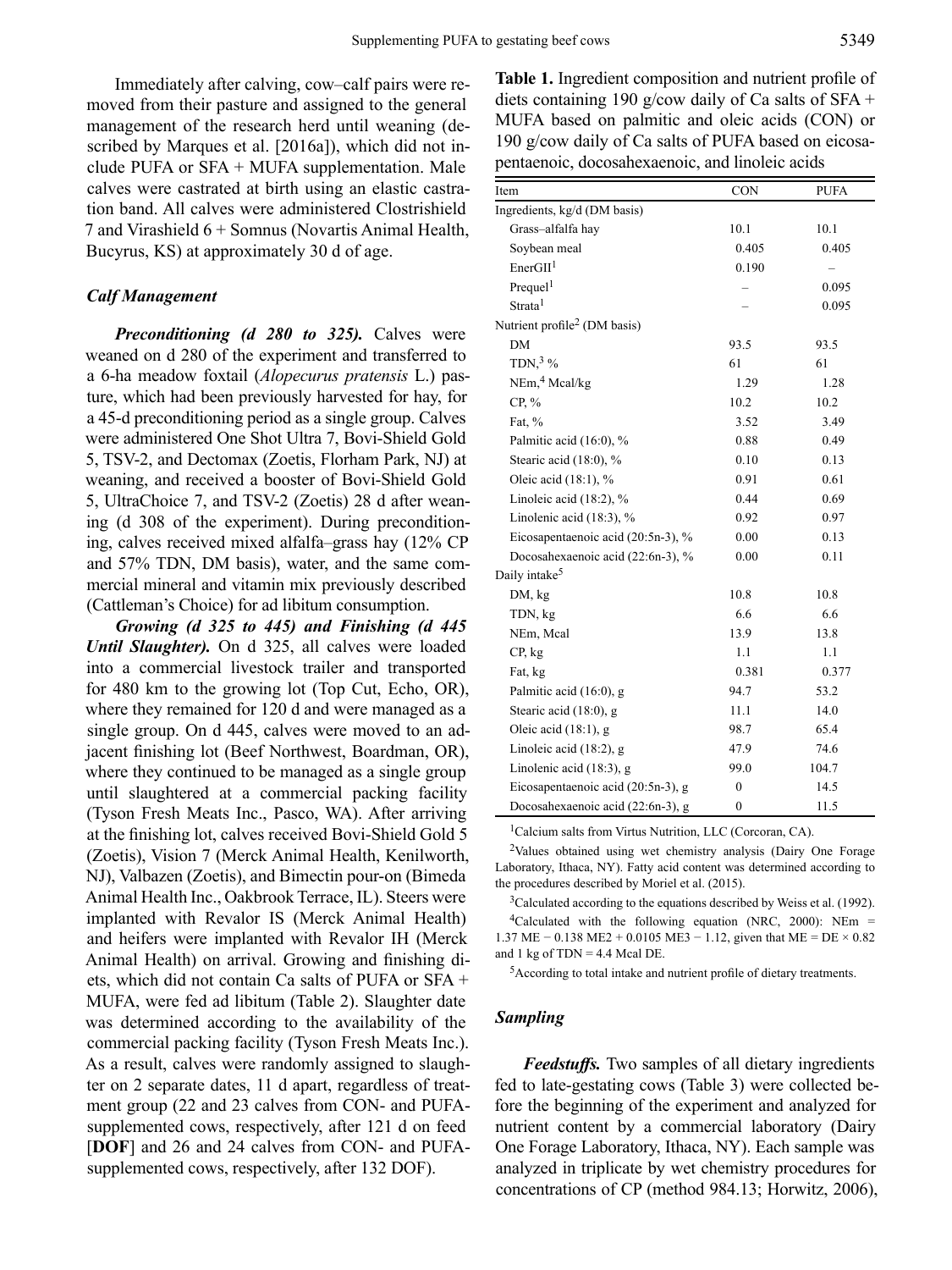**Table 2.** Ingredient composition (as-fed basis) of growing and finishing diets offered to cattle

|                                 |      | Growing lot <sup>1</sup> |      | Finishing $10t^2$ |              |      |      |
|---------------------------------|------|--------------------------|------|-------------------|--------------|------|------|
| Ingredients, % as fed           | A    | B                        | A    | $\mathbf B$       | $\mathsf{C}$ | D    | E    |
| Alfalfa hay                     | 0.0  | 0.0                      | 23.3 | 16.7              | 8.4          | 6.6  | 6.6  |
| Barley                          | 18.0 | 17.0                     | 0.0  | 0.0               | 0.0          | 0.0  | 0.0  |
| Corn cobbs                      | 0.0  | 5.3                      | 0.0  | 0.0               | 0.0          | 0.0  | 0.0  |
| Corn silage                     | 10.0 | 15.0                     | 0.0  | 0.0               | 0.0          | 0.0  | 0.0  |
| Corn stover                     | 0.0  | 10.0                     | 0.0  | 0.0               | 0.0          | 0.0  | 0.0  |
| Culled French fries             | 0.0  | 0.0                      | 0.0  | 5.0               | 6.7          | 8.0  | 8.0  |
| High-moisture corn              | 0.0  | 0.0                      | 0.0  | 0.0               | 7.7          | 15.0 | 15.0 |
| Mineral and vitamin $mix^{3,4}$ | 3.0  | 3.4                      | 11.3 | 7.2               | 6.5          | 3.0  | 3.0  |
| Mixed pea/wheat/barley hay      | 34.0 | 5.3                      | 0.0  | 0.0               | 0.0          | 0.0  | 0.0  |
| Potato slurry                   | 13.0 | 23.0                     | 0.0  | 10.0              | 12.1         | 15.0 | 15.0 |
| Rolled corn                     | 0.0  | 0.0                      | 40.4 | 40.0              | 40.0         | 36.0 | 36.0 |
| Ryegrass silage                 | 22.0 | 15.0                     | 0.0  | 0.0               | 0.0          | 0.0  | 0.0  |
| Vegetable oil                   | 0.0  | 0.0                      | 0.0  | 0.5               | 0.9          | 1.4  | 1.4  |
| Wet distiller's grain           | 0.0  | 6.0                      | 25.0 | 20.6              | 17.7         | 15.0 | 15.0 |

 $1_A$  = offered for 10 d on receiving; B = offered for 110 d after diet A and until transfer to the finishing lot.

 ${}^{2}A$  = offered for 10 d on receiving; B = offered for 10 d after diet A; C = offered for 10 d after diet B; D = offered for 30 d after diet C; E = offered until slaughter. <sup>3</sup>Growing diets included Rumax (PerforMix Nutrition Systems, Nampa, ID).

4Finishing diets included a customized blend of minerals, vitamins, and feed additives (Westway Feed Products LLC, Tomball, TX, and Land O'Lakes, Inc., Saint Paul, MN).

ADF (method 973.18 modified for use in an Ankom 200 fiber analyzer [ANKOM Technology Corp., Fairport, NY]; Horwitz, 2006), and NDF (Van Soest et al., 1991; modified for use in an Ankom 200 fiber analyzer). Calculations for TDN used the equation proposed by Weiss et al. (1992), whereas NEm was calculated with the equations proposed by the NRC (2000). Feed samples were also analyzed for fatty acid profile, using the techniques described by Moriel et al. (2015).

### *Cows and Newborn Calves*

Individual cow BW and BCS (Wagner et al., 1988) were recorded, and a blood sample was collected, via jugular venipuncture, prior to the beginning of the experiment (d  $-7$ ; initial measurement). Within 12 h after calving, cow BW, cow BCS, calf birth BW, and calf gender were recorded and a blood sample was collected from each cow via jugular venipuncture.

*Preconditioning.* Cow BW and BCS (Wagner et al., 1988) were recorded at weaning (d 280). Calf BW was recorded and blood samples were collected on d 280, 282, 285, and 288 of the experiment via jugular venipuncture. During the 45 d of preconditioning, calves were observed daily for bovine respiratory disease (**BRD**) signs according to the subjective criteria described by Berry et al. (2004) and received 0.1 mL/ kg of BW of Hexasol LA Solution (Norbrook Inc. USA, Overland Park, KS) when signs were observed. Preconditioning ADG was determined using BW obtained at weaning (d 280) and before shipping to the growing lot (d 325).

*Growing and Finishing.* Calf BW was recorded on arrival at the growing lot (d 325) and the finishing lot (d 425). Calves were observed daily for BRD signs according to the DART system (Zoetis) and received medication according to the management criteria of the growing and finishing yards. At the commercial packing plant, HCW was collected on slaughter. Final finishing BW was estimated based on HCW adjusted to a 63% dressing percentage (Loza et al., 2010). After a 24-h chill, trained personnel assessed carcass back fat thickness at the 12th-rib and LM area, whereas a USDA grader recorded all other carcass measures. Growing lot ADG was determined using BW values obtained on growing lot and finishing lot arrival (d 425). Finishing lot ADG was determined using BW values obtained on finishing lot arrival and final finishing BW estimated from HCW (Loza et al., 2010).

### *Blood Analysis*

All blood samples were collected into commercial heparinized blood collection tubes (Vacutainer, 10 mL; Becton, Dickinson and Company, Franklin Lakes, NJ), centrifuged at  $2,500 \times g$  for 30 min at 4<sup>o</sup>C for plasma collection, and stored at −80°C on the same day of collection.

Plasma samples from cows ( $d - 7$  of the experiment and on calving) were analyzed for fatty acid profile as previously described by Garcia et al. (2014a). Plasma samples collected from calves from d 280 to 288 were analyzed for haptoglobin (Cooke and Arthington, 2013) and cortisol (Immulite 1000; Siemens Medical Solutions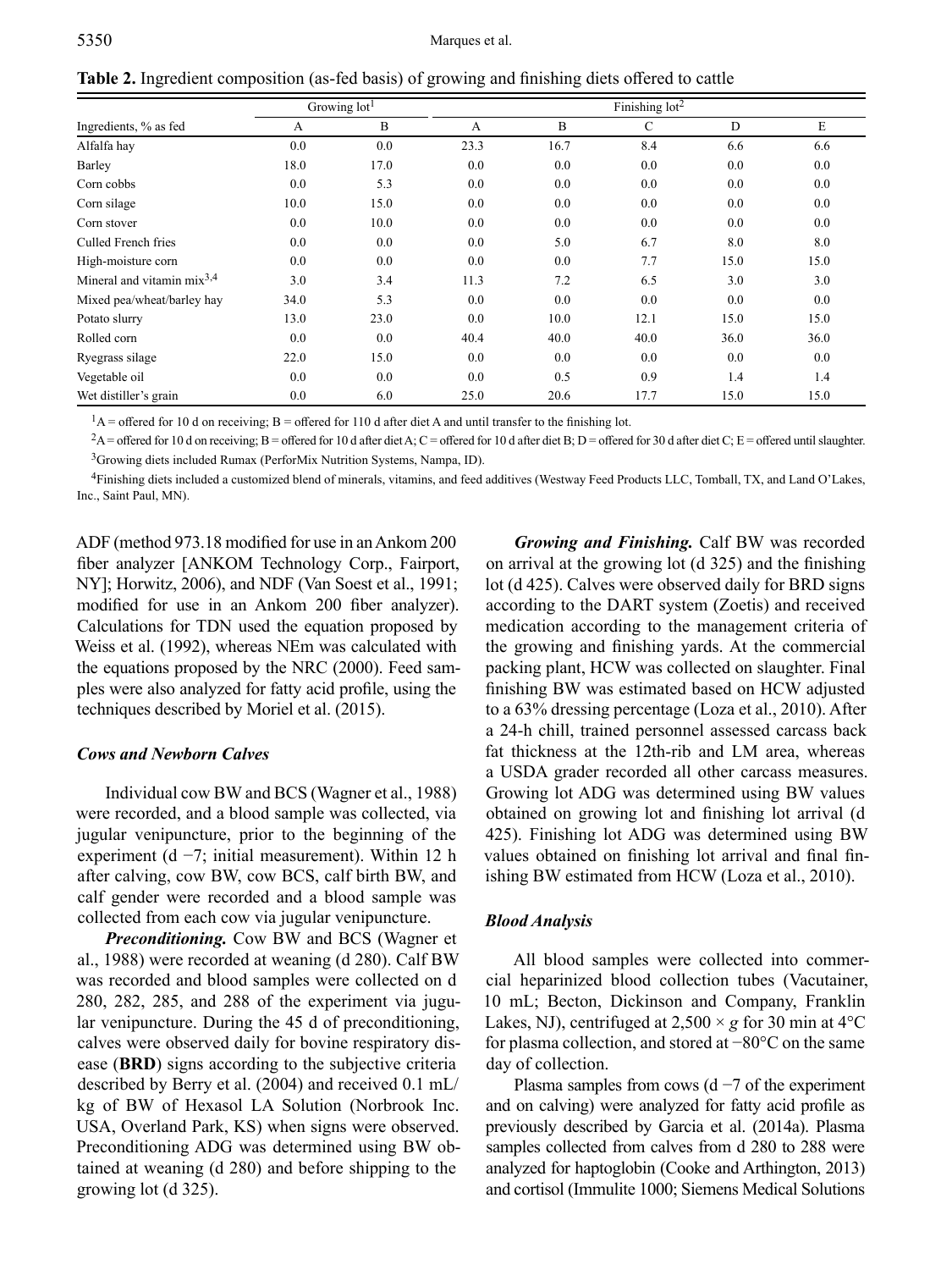**Table 3.** Nutritional and fatty acid profile of feedstuff offered to late-gestating beef cows

|                                       |       |              | Fat supplement <sup>1</sup> |         |        |
|---------------------------------------|-------|--------------|-----------------------------|---------|--------|
| Item (DM basis)                       | Hay   | Soybean meal | EnerGII                     | Prequel | Strata |
| DM, %                                 | 92    | 89           | 95                          | 95      | 95     |
| TDN, $2\%$                            | 57    | 80           | 271                         | 263     | 263    |
| NEm <sub>1</sub> <sup>2</sup> Meal/kg | 1.12  | 1.93         | 8.73                        | 8.21    | 8.21   |
| $CP, \%$                              | 8.80  | 49.80        | 0.00                        | 0.00    | 0.00   |
| Total fat, %                          | 2.1   | 1.5          | 81.8                        | 80.2    | 79.7   |
| Fatty acid profile, % total $fat3$    |       |              |                             |         |        |
| Palmitic acid (16:0)                  | 15.94 | 11.96        | 37.32                       | 14.19   | 9.11   |
| Palmitoleic acid (16:1)               | 0.00  | 0.00         | 0.00                        | 0.00    | 12.93  |
| Stearic acid $(18:0)$                 | 4.03  | 5.08         | 1.35                        | 2.59    | 3.84   |
| Oleic acid $(18:1)$                   | 7.94  | 10.61        | 50.5                        | 33.07   | 27.76  |
| Linoleic acid (18:2)                  | 14.49 | 65.31        | 7.96                        | 47.19   | 3.01   |
| Linolenic acid (18:3)                 | 45.75 | 7.04         | 0.30                        | 2.97    | 4.84   |
| Eicosapentaenoic acid $(20:5n-3)$     | 0.00  | 0.00         | 0.00                        | 0.00    | 18.59  |
| Docosahexaenoic acid $(22:6n-3)$      | 0.00  | 0.00         | 0.00                        | 0.00    | 14.67  |

1All fat supplements were manufactured as Ca salts by Virtus Nutrition, LLC (Corcoran, CA). Prequel and Strata are Ca salts of PUFA, whereas EnerGII is based on Ca salts of SFA + MUFA.

<sup>2</sup>Values were obtained from a commercial laboratory wet chemistry analysis (Dairy One Forage Laboratory, Ithaca, NY). The TDN concentration was calculated according to the equations described by Weiss et al. (1992). The NEm concentration was calculated with the following equation (NRC, 2000): NEm = 1.37 ME − 0.138 ME2 + 0.0105 ME3 − 1.12, given that ME = DE × 0.82 and 1 kg of TDN = 4.4 Mcal DE.

 $3$ As percent of total fatty acids. All feedstuffs were analyzed for fatty acid profile according to the procedures described by Moriel et al. (2015).

Diagnostics, Inc., Los Angeles, CA) concentrations. The intra- and interassay CV for haptoglobin were 2.9 and 6.1%, respectively. Plasma cortisol was analyzed within a single assay, and the intra-assay CV was 5.7%.

# information criterion. Results are reported as covariately adjusted least squares means and separated using LSD. Significance was set at  $P \leq 0.05$ , and tendencies were determined if  $P > 0.05$  and  $\leq 0.10$ .

### *Statistical Analysis*

All cow and calf variables were analyzed with group as the experimental unit and group(treatment × pasture), cow(group), and pasture as random variables. Quantitative data were analyzed using the MIXED procedure of SAS (SAS Inst. Inc., Cary, NC), and binary data were analyzed using the GLIMMIX procedure of SAS. All data was analyzed using gestation days receiving treatment as an independent covariate and Satterthwaite approximation to determine the denominator degrees of freedom for tests of fixed effects. Model statements for cow-related responses included the effects of treatment. Analysis of cow plasma fatty acid profile at calving also included results from  $d - 7$ as an independent covariate. Model statements for calfrelated responses analysis included the effects of treatment, calf gender as independent covariate, as well as day and treatment  $\times$  day interaction for plasma haptoglobin and cortisol analyses Finishing lot and carcass variables analyses also included DOF as an independent covariate. The specified term used in the repeated statement for plasma haptoglobin and cortisol was day, the subject was cow(group), and the covariance structure used was autoregressive, which provided the best fit for these analyses according to the lowest Akaike

### **RESULTS AND DISCUSSION**

Nutrient composition and profile of diets offered to PUFA- and CON-supplemented cows are described in Tables 1 and 3. Both diets were formulated to represent a typical forage-based diet with limited fat content and provided adequate amounts of energy and CP based on the requirements of pregnant cows during last trimester of gestation (NRC, 2000). It is important to note that both diets included the same amount Ca salts but differed in fatty acid profile. The PUFA treatment was designed to provide equivalent amounts of supplemental *n*-3 and *n*-6, given that both have been shown to impact fetal development (Greenberg et al., 2008; Tanghe and De Smet, 2013). The CON treatment was included to serve as an isolipidic, isocaloric, and isonitrogenous control treatment to PUFA. Hence, results from this experiment should not be associated with differences in total fatty acid intake but with potential fetal programming effects of supplemental *n*-3 and *n*-6 PUFA.

# *Cow Parameters*

Cow age at the beginning of the experiment was similar  $(P = 0.55)$  among PUFA- and CON-supplemented cows (Table 4). However, days receiving treatments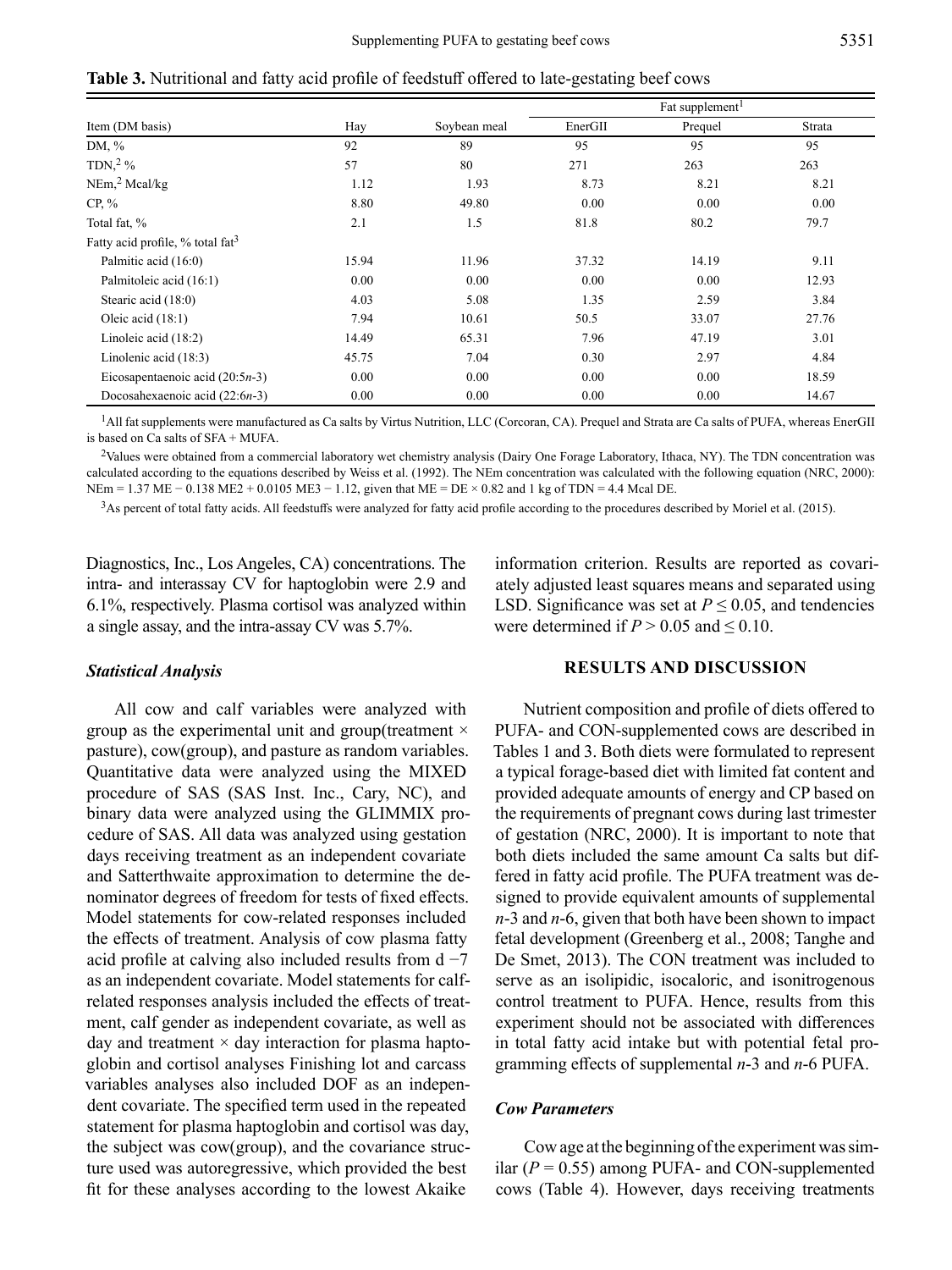**Table 4.** Performance of beef cows receiving diets supplemented with Ca salts of SFA + MUFA (CON) based on palmitic and oleic acids (*n* = 12), or Ca salts of PUFA based on eicosapentaenoic, docosahexaenoic, and linoleic acids ( $n = 12$ ) during the last trimester of gestation<sup>1,2</sup>

| Item                         | <b>CON</b> | <b>PUFA</b> | <b>SEM</b>     | $P$ -value |
|------------------------------|------------|-------------|----------------|------------|
| Cow age, yr                  | 7.6        | 7.3         | 0.4            | 0.55       |
| Days receiving treatments, d | 87.0       | 88.8        | 0.6            | 0.02       |
| BW, kg                       |            |             |                |            |
| Initial $(d-7)$              | 584        | 589         | 15             | 0.75       |
| Calving                      | 616        | 614         | 11             | 0.90       |
| BW change                    | 31         | 25          | $\overline{4}$ | 0.20       |
| Weaning (d 280)              | 575        | 567         | 10             | 0.63       |
| BW change                    | $-41$      | $-4.5$      | 12             | 0.43       |
| <b>BCS</b>                   |            |             |                |            |
| Initial $(d-7)$              | 5.01       | 5.02        | 0.05           | 0.89       |
| Calving                      | 5.41       | 5.46        | 0.06           | 0.59       |
| <b>BCS</b> change            | 0.41       | 0.42        | 0.07           | 0.88       |
| Weaning (d 280)              | 5.08       | 5.00        | 0.08           | 0.38       |
| <b>BCS</b> change            | $-0.33$    | $-0.47$     | 0.10           | 0.26       |

 $1$ CON = cows received (DM basis) 190 g/cow daily of Ca salts based on palmitic and oleic acids (EnerGII; Virtus Nutrition, LLC, Corcoran, CA); PUFA = cows received (DM basis) 190 g/cow daily of Ca salts based on eicosapentaenoic, docosahexaenoic, and linoleic acids (95 g Prequel + 95 g of Strata; Virtus Nutrition, LLC, Corcoran, CA). Treatments were provided from d 0 (d 195 of gestation) until calving.

 $2$ BW and BCS (Wagner et. al., 1988) were recorded prior to the beginning of the experiment (initial; d -7), within 12 h of after calving, and at weaning (d 280).

was greater  $(P = 0.02)$  for PUFA-supplemented cows, which was unexpected because all cows conceived during the same timed-AI protocol. Nevertheless, all variables reported herein were covariately adjusted for days receiving treatments to account for a potential biological relevance of this latter outcome. As designed, initial cow BW and BCS (d −7) were similar (*P*  $\geq$  0.75) among treatments (Table 4). No treatment effects were detected ( $P \ge 0.20$ ) for any of the subsequent BW and BCS parameters evaluated (Table 4). These outcomes were expected given that PUFA- and CONsupplemented cows consumed similar amounts of energy and CP during late gestation and were managed as a single group from calving until weaning. Others also reported similar BW and BCS at calving between Holstein cows receiving supplements based on PUFA or other fatty acid sources during the prepartum period (Garcia et al., 2014b; Salehi et al., 2016).

Cows assigned to the PUFA and CON supplements had similar ( $P \ge 0.11$ ; Table 5) proportions (as % of total plasma fatty acid) of all plasma fatty acid on d  $-7$ , indicating similar fatty acid profiles before treatment administration. At calving, PUFA-supplemented cows had greater  $(P < 0.01)$  proportion of plasma vaccenic, linoleic, linolenic, arachidonic, docosapentaenoic, and docosahexaenoic acids as well as total PUFA, *n*-3, and

*n*-6 compared with CON-supplemented cows (Table 6). Cows supplemented CON had a greater  $(P < 0.01)$  proportion of plasma palmitic, stearic, oleic, eicosapentaenoic, and lignoceric acids as well as total SFA and MUFA compared with PUFA-supplemented cows at calving (Table 6). Overall, these outcomes are in accordance with the fatty acid content and intake of treatments, given that plasma fatty acid profile reflects intake and intestinal fatty acid flow (Klusmeyer and Clark, 1991; Lake et al., 2007; Hess et al., 2008). Furthermore, results from this experiment support those reported by Cook et al. (2017), corroborating that Ca salts of fatty acids can be offered to cows 3 times/wk and still effectively modulate plasma fatty acid profile. The decreased proportion of plasma eicosapentaenoic acid in PUFAsupplemented cows vs. CON-supplemented cows, despite the greater content of this fatty acid in the PUFAbased supplement, was unexpected but can be attributed to its conversion into docosapentaenoic acid (Cook and McMaster, 2002). Accordingly, plasma proportion of docosapentaenoic acid was greater (*P* < 0.01; Table 6) in PUFA-supplemented cows than in CON-supplemented cows, whereas this fatty acid was not detected in any of the feed ingredients used herein (Table 3).

### *Calf Birth and Weaning Parameters*

No treatment effects were detected ( $P \ge 0.16$ ; Table 7) for calving rate, proportion of male calves born, and calf birth BW (adjusted or not; BIF, 2010). Therefore, supplementing PUFA or CON to late-gestating cows did not impact calf birth BW, despite treatment differences detected for cow plasma fatty acid profile at calving. At weaning, calves from PUFA-supplemented cows were younger  $(P = 0.03)$  compared with cohorts from CON-supplemented cows (Table 7). This 2-d difference in weaning age resulted from the 2-d interval in average calving date between PUFA-supplemented cows and CON-supplemented cows (Table 4) but should be considered biologically irrelevant because it did not impact ( $P \ge 0.82$ ) calf weaning BW (205-d adjusted or not; BIF, 2010). No calf mortality was observed from birth to weaning; hence, weaning rate and proportion of male calves weaned were similar between treatments  $(P \ge 0.16$ ; data not shown), whereas the latter is known to directly affect weaning BW (Koger and Knox, 1945). Others have also reported similar birth and weaning BW in calves from cows supplemented or not with PUFA during gestation (Hess et al., 2002; Banta et al., 2006; Banta et al., 2011). Collectively, calving and weaning results indicate that supplementing late-gestating beef cows with PUFA did not impact offspring birth BW as well as growth from birth to weaning compared with CON-supplemented cohorts.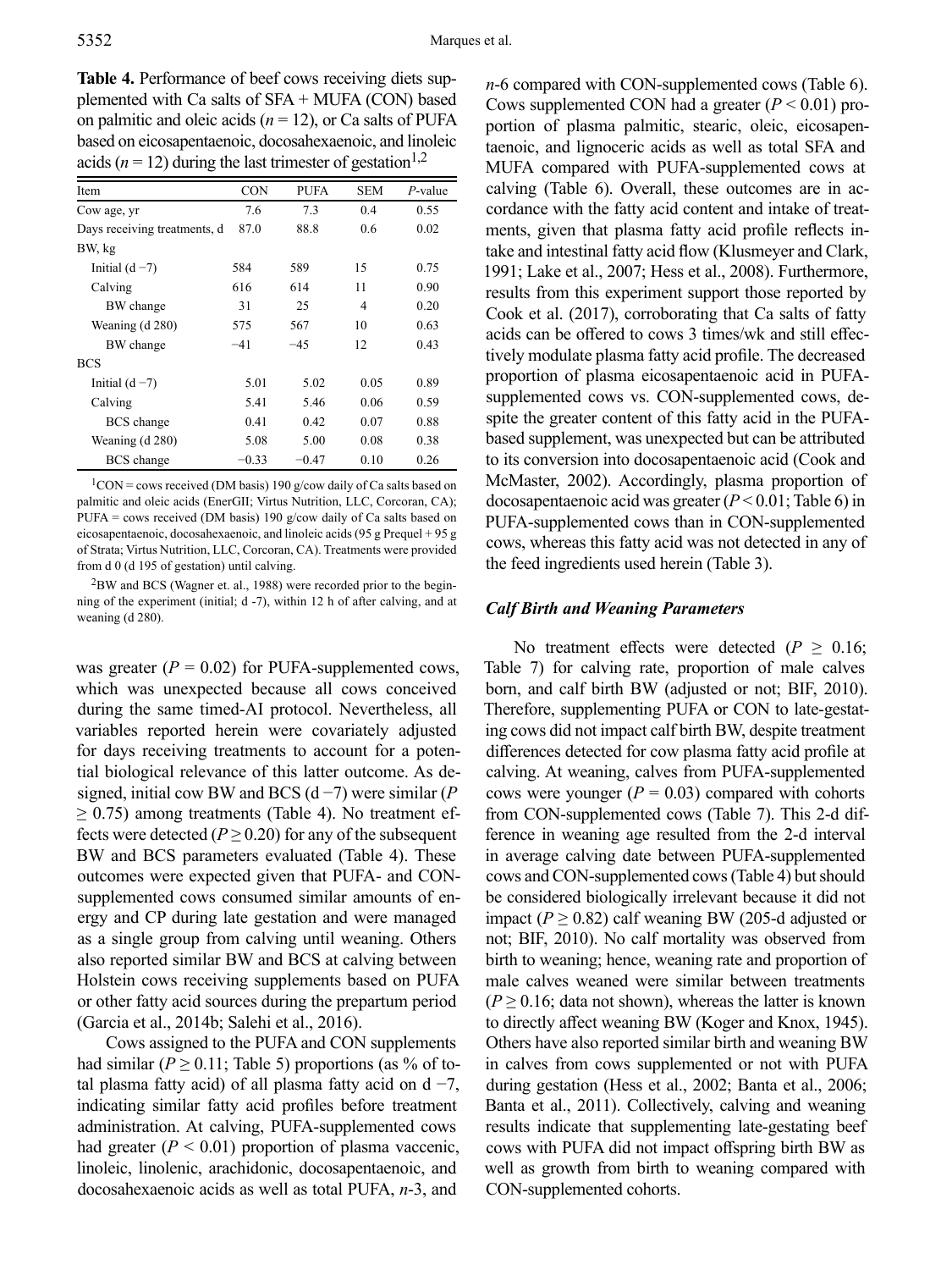**Table 5.** Initial plasma fatty acid profile (g/100 g of plasma fatty acids) of beef cows assigned to receive diets supplemented with Ca salts of SFA + MUFA (CON) based on palmitic and oleic acids (*n* = 12), or Ca salts of PUFA based on eicosapentaenoic, docosahexaenoic, and linoleic acids  $(n = 12)$  during the last trimester of gestation $1,2,3$ 

| Item                               | <b>CON</b> | <b>PUFA</b> | <b>SEM</b> | $P$ -value |
|------------------------------------|------------|-------------|------------|------------|
| Mystiric acid (14:0)               | 1.23       | 1.22        | 0.04       | 0.83       |
| Palmitic acid (16:0)               | 18.09      | 18.51       | 0.67       | 0.59       |
| Palmitoleic acid (16:1)            | 0.888      | 0.842       | 0.055      | 0.57       |
| Stearic acid (18:0)                | 34.01      | 34.17       | 1.51       | 0.93       |
| Oleic acid (18:1)                  | 11.88      | 11.93       | 0.53       | 0.92       |
| Vaccenic acid (18:1 trans-11)      | 0.908      | 0.903       | 0.260      | 0.89       |
| Linoleic acid $(18:2 n-6)$         | 11.32      | 11.54       | 1.33       | 0.91       |
| Gamma-linolenic acid $(18:3 n-6)$  | 0.271      | 0.267       | 0.058      | 0.96       |
| Linolenic acid $(18:3 n-3)$        | 1.98       | 1.98        | 0.39       | 0.99       |
| Arachidic acid (20:0)              | 0.304      | 0.296       | 0.019      | 0.74       |
| CLA $(18:2 n-6$ isomers)           | 0.098      | 0.098       | 0.028      | 0.99       |
| Arachidonic acid $(20:4 n-6)$      | 0.502      | 0.519       | 0.113      | 0.91       |
| Eicosapentaenoic acid $(20:5 n-3)$ | 0.125      | 0.078       | 0.019      | 0.11       |
| Behenic acid (22:0)                | 0.760      | 0.800       | 0.139      | 0.84       |
| Adrenic acid $(22:4 n-6)$          | 0.077      | 0.070       | 0.004      | 0.21       |
| Docosapentaenoic acid $(22:5 n-3)$ | 0.093      | 0.094       | 0.029      | 0.97       |
| Osbond acid $(22:5 n-6)$           | 0.026      | 0.030       | 0.006      | 0.68       |
| Docosahexaenoic acid $(22:6 n-3)$  | 0.013      | 0.015       | 0.007      | 0.82       |
| Lignoceric acid (24:0)             | 0.228      | 0.217       | 0.016      | 0.62       |
| Nonidentified fatty acids          | 1.57       | 1.25        | 0.19       | 0.01       |
| <b>Total SFA</b>                   | 64.49      | 64.84       | 2.42       | 0.90       |
| <b>Total MUFA</b>                  | 19.37      | 19.14       | 0.54       | 0.60       |
| <b>Total PUFA</b>                  | 14.55      | 14.75       | 1.95       | 0.94       |
| Total $\omega$ -3                  | 2.25       | 2.22        | 0.43       | 0.96       |
| Total $\omega$ -6                  | 12.29      | 12.53       | 1.52       | 0.91       |

 $1$ CON = cows received (DM basis) 190 g/cow daily of Ca salts based on palmitic and oleic acids (EnerGII; Virtus Nutrition, LLC, Corcoran, CA); PUFA = cows received (DM basis) 190 g/cow daily of Ca salts based on eicosapentaenoic, docosahexaenoic, and linoleic acids (95 g Prequel + 95 g of Strata; Virtus Nutrition, LLC, Corcoran, CA). Treatments were provided from d 0 (d 195 of gestation) until calving.

 $2B$ lood samples were collected from all cows on d  $-7$  of the experiment and analyzed for fatty acid profile according to the procedures described by Garcia et al. (2014a)

 $3$ SFA = mystiric, palmitic, stearic, arachidic, behenic, and lignoceric acids; MUFA = palmitoleic, oleic, and vaccenic acids; PUFA = linoleic, gamma-linolenic, linolenic, CLA, arachidonic, eicosapentaenoic, adrenic, docosapentaenoic, osbond, and docosahexaenoic acids.

### *Calf Preconditioning Parameters*

Maternal nutrition during gestation has been shown to impact steroidogenesis in the offspring, including plasma cortisol response to weaning (Long et al., 2010; Marques et al., 2016a). However, no treatment effects were detected  $(P = 0.20)$  herein for plasma cortisol (Table 7), which increased (day effect; *P* < 0.01) for both treatments on weaning (28.5, 31.7, 32.7, and 28.4 ng/mL on d 280, 282, 285, and 288, respectively; SEM = 1.2). A treatment  $\times$  day interaction was

**Table 6.** Plasma fatty acid profile (g/100 g of plasma fatty acids) at calving of beef cows receiving diets supplemented with Ca salts of  $SFA + MUFA (CON)$ based on palmitic and oleic acids  $(n = 12)$ , or Ca salts of PUFA based on eicosapentaenoic, docosahexaenoic, and linoleic acids ( $n = 12$ ) during the last trimester of gestation<sup>1,2,3</sup>

| Item                                | <b>CON</b> | <b>PUFA</b> | <b>SEM</b> | $P$ -value |
|-------------------------------------|------------|-------------|------------|------------|
| Mystiric acid (14:0)                | 0.893      | 0.920       | 0.040      | 0.54       |
| Palmitic acid (16:0)                | 26.74      | 17.92       | 1.68       | < 0.01     |
| Palmitoleic acid (16:1)             | 0.886      | 0.951       | 0.095      | 0.33       |
| Stearic acid (18:0)                 | 25.87      | 18.76       | 2.38       | < 0.01     |
| Oleic acid (18:1)                   | 13.55      | 6.99        | 0.23       | < 0.01     |
| Vaccenic acid (18:1 trans-11)       | 0.553      | 0.794       | 0.022      | < 0.01     |
| Linoleic acid $(18:2 n-6)$          | 19.52      | 38.74       | 3.14       | < 0.01     |
| Gamma-linolenic acid $(18:3 n-6)$   | 0.198      | 0.116       | 0.080      | 0.15       |
| Linolenic acid $(18:3 n-3)$         | 2.014      | 3.733       | 0.595      | < 0.01     |
| Arachidic acid (20:0)               | 0.115      | 0.120       | 0.010      | 0.73       |
| CLA $(18:2 n-6$ isomers)            | 0.082      | 0.112       | 0.025      | 0.14       |
| Arachidonic acid $(20:4 n-6)$       | 0.548      | 2.079       | 0.189      | < 0.01     |
| Eicosapentaenoic acid (20:5 $n-3$ ) | 0.099      | 0.013       | 0.026      | < 0.01     |
| Behenic acid (22:0)                 | 0.604      | 0.396       | 0.175      | 0.10       |
| Adrenic acid $(22:4 n-6)$           | 0.020      | 0.014       | 0.003      | 0.18       |
| Docosapentaenoic acid $(22:5 n-3)$  | 0.101      | 0.443       | 0.064      | < 0.01     |
| Osbond acid $(22:5 n-6)$            | 0.026      | 0.029       | 0.005      | 0.68       |
| Docosahexaenoic acid $(22:6 n-3)$   | 0.004      | 0.573       | 0.047      | < 0.01     |
| Lignoceric acid $(24:0)$            | 0.070      | 0.039       | 0.007      | < 0.01     |
| Nonidentified fatty acids           | 0.795      | 0.670       | 0.077      | 0.30       |
| <b>Total SFA</b>                    | 58.84      | 41.65       | 4.17       | < 0.01     |
| <b>Total MUFA</b>                   | 17.82      | 11.86       | 0.28       | < 0.01     |
| <b>Total PUFA</b>                   | 22.65      | 44.89       | 4.06       | < 0.01     |
| Total $\omega$ -3                   | 2.25       | 4.80        | 0.65       | < 0.01     |
| Total $\omega$ -6                   | 20.40      | 41.09       | 3.42       | < 0.01     |

 $1$ CON = cows received (DM basis) 190 g/cow daily of Ca salts based on palmitic and oleic acids (EnerGII; Virtus Nutrition, LLC, Corcoran, CA); PUFA = cows received (DM basis) 190 g/cow daily of Ca salts based on eicosapentaenoic, docosahexaenoic, and linoleic acids (95 g Prequel + 95 g of Strata; Virtus Nutrition, LLC, Corcoran, CA). Treatments were provided from d 0 (d 195 of gestation) until calving.

<sup>2</sup>Blood samples were collected from all cows ( $n = 48$  per treatment) within 12 h after calving. Values reported herein were covariately-adjusted to values obtained on d -7. All samples were analyzed for fatty acid profile according to the procedures described by Garcia et al. (2014a)

 ${}^{3}$ SFA = mystiric, palmitic, stearic, arachidic, behenic, and lignoceric acids; MUFA = palmitoleic, oleic, and vaccenic acids; PUFA = linoleic, gamma-linolenic, linolenic, CLA, arachidonic, eicosapentaenoic, adrenic, docosapentaenoic, osbond, and docosahexaenoic acids.

detected  $(P = 0.05)$  for plasma haptoglobin concentrations (Fig. 1), which also increased for both treatments on weaning (day effect; *P* < 0.01) but was greater  $(P = 0.05)$  in calves from CON-supplemented cows on d 282. The day effects reported herein for plasma cortisol and haptoglobin concentrations were expected, based on the neuroendocrine stress response and acutephase protein reaction elicited by weaning and vaccination against BRD pathogens (Arthington et al., 2013; Rodrigues et al., 2015). However, the acute-phase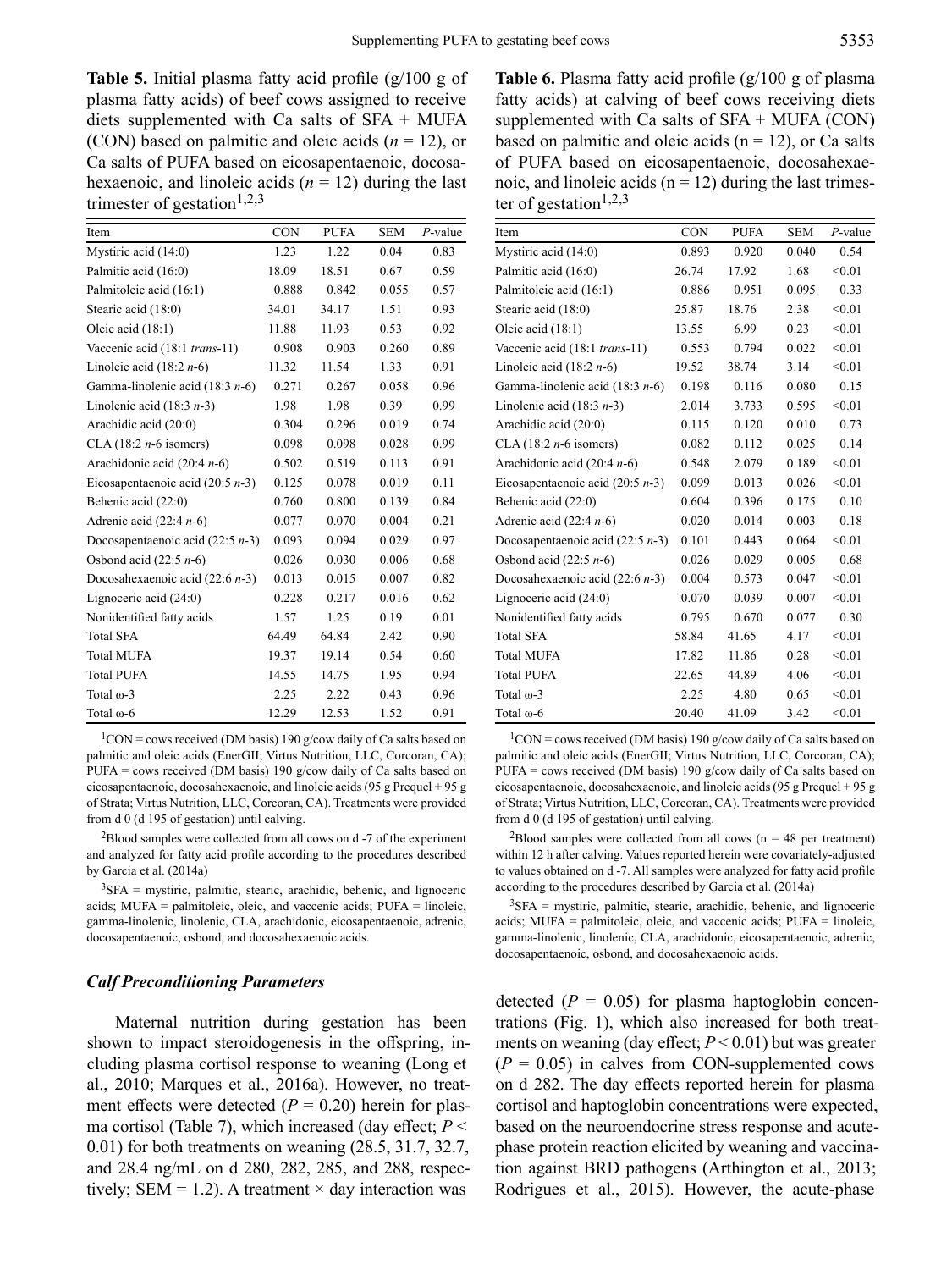**Table 7.** Calving, weaning, and preconditioning outcomes from beef cows receiving diets supplemented with Ca salts of SFA + MUFA (CON) based on palmitic and oleic acids  $(n = 12)$ , or Ca salts of PUFA based on eicosapentaenoic, docosahexaenoic, and linoleic acids  $(n = 12)$  during the last trimester of gestation<sup>1</sup>

| Item                                            | <b>CON</b> | <b>PUFA</b> | <b>SEM</b>    | $P$ -value |
|-------------------------------------------------|------------|-------------|---------------|------------|
| Calving results                                 |            |             |               |            |
| Calving rate, %                                 | 100        | 95.7        | 2.6           | 0.16       |
| Percent of male calves born                     | 46.8       | 56.8        | 7.5           | 0.34       |
| Calf birth BW, kg                               | 40.9       | 41.7        | $0.6^{\circ}$ | 0.44       |
| Adjusted calf birth $BW12$ kg                   | 41.3       | 42.0        | 0.6           | 0.42       |
| Weaning results                                 |            |             |               |            |
| Percent of male calves weaned                   | 46.8       | 56.8        | 7.5           | 0.34       |
| Calf weaning age, d                             | 193        | 191         | 1             | 0.03       |
| Calf weaning BW, kg                             | 241        | 242         | 3             | 0.82       |
| Calf 205-d adjusted weaning BW, <sup>2</sup> kg | 258        | 259         | 3             | 0.86       |
| Preconditioning results                         |            |             |               |            |
| Plasma cortisol, ng/mL                          | 32.3       | 30.3        | 1.2           | 0.20       |
| Treated for BRD signs, $3\%$                    | 6.8        | 3.8         | 3.8           | 0.55       |
| Preconditioning ADG, kg/d                       | 0.43       | 0.50        | 0.05          | 0.31       |
| End of preconditioning BW, <sup>4</sup> kg      | 261        | 265         | 3             | 0.29       |

 $1$ CON = cows received (DM basis) 190 g/cow daily of Ca salts based on palmitic and oleic acids (EnerGII; Virtus Nutrition, LLC, Corcoran, CA); PUFA = cows received (DM basis) 190 g/cow daily of Ca salts based on eicosapentaenoic, docosahexaenoic, and linoleic acids (95 g Prequel + 95 g of Strata; Virtus Nutrition, LLC, Corcoran, CA). Treatments were provided from d 0 (d 195 of gestation) until calving.

<sup>2</sup>Calculated according to BIF (2010).

<sup>3</sup>Calves were classified as positive for BRD signs according to the subjective criteria described by Berry et al. (2004), and received 1 mL/10 kg of BW of Hexasol LA Solution (Norbrook Inc. USA; Overland Park, KS 6).

4Collected upon growing lot (Top Cut; Echo, OR) arrival.

protein response is also stimulated by elevated circulating cortisol (Cooke and Bohnert, 2011; Cooke et al., 2012), whereas treatment differences for plasma haptoglobin concentration on d 282 were not accompanied by a similar cortisol response. These outcomes indicate that PUFA supplementation to late-gestating cows did not impact the steroidogenesis required to cope with the stress of weaning procedures in the offspring but altered the resulting plasma haptoglobin protein response (Carroll and Forsberg, 2007). The reason for this latter outcome is unknown but could be associated with immunomodulatory effects of PUFA as previously reported by our group (Araujo et al., 2010; Cooke et al., 2011). Nevertheless, research is warranted to determine potential mechanisms by which PUFA supplementation to late-gestating beef cows impacts the stress-induced haptoglobin response in the offspring.

During the 45-d preconditioning period, no treatment effects were detected ( $P \ge 0.29$ ) for incidence of calves that required treatment for BRD, ADG, and BW at the end of preconditioning period (Table 7). Furthermore, all calves diagnosed with BRD required only 1 treat-



**Figure 1.** Plasma haptoglobin concentration from weaned calves (d 280 of the experiment) from beef cows receiving diets supplemented with 190 g/cow daily of Ca salts of SFA + MUFA based on palmitic and oleic acids (CON; *n* = 12) or 190 g/cow daily of Ca salts of PUFA based on eicosapentaenoic, docosahexaenoic, and linoleic acids  $(n = 12)$  during the last trimester of gestation (from d 195 of gestation until calving). A treatment  $\times$  day interaction was detected ( $P \le 0.05$ ).  $*P = 0.05$ .

ment with antimicrobial to eliminate BRD signs. These results indicate that calf preconditioning responses were not impacted by treatments despite differences detected for plasma haptoglobin concentration (Fig. 1), which has been negatively associated with performance and immune parameters in weaned cattle (Berry et al., 2004; Qiu et al., 2007; Araujo et al., 2010). Perhaps the magnitude of haptoglobin differences between calves from CON-supplemented cows and calves from PUFAsupplemented cows was not sufficient to impact calf growth and health responses during preconditioning.

## *Calf Feedlot and Carcass Parameters*

During the growing phase, no treatment effects were detected ( $P \ge 0.52$ ) for initial BW and proportion of calves treated for BRD signs, whereas none of the calves diagnosed with BRD required a second antimicrobial treatment. Calves from PUFA-supplemented cows had greater ( $P = 0.05$ ) ADG and tended to be heavier ( $P =$ 0.09) at the end of the growing phase compared with calves from CON-supplemented cows (Table 8).

During the finishing phase, DOF and the proportion of animals treated for BRD signs were similar ( $P \ge 0.16$ ) among treatments (Table 8), and no second antimicrobial administration was required in calves diagnosed with BRD. Calves from PUFA-supplemented cows tended to have greater  $(P = 0.06)$  ADG and were heavier  $(P = 0.05)$  at the end of the finishing phase compared with calves from CON-supplemented cows (Table 8). Percentage of total or male calves slaughtered did not differ among treatments ( $P \ge 0.16$ ; data not show) and were equal  $(P = 1.00)$  to calving rate and percent of male calves born (Table 7), respectively, given that zero calf mortality was observed during the experimental period. Upon slaughter, HCW and marbling were greater ( $P \leq$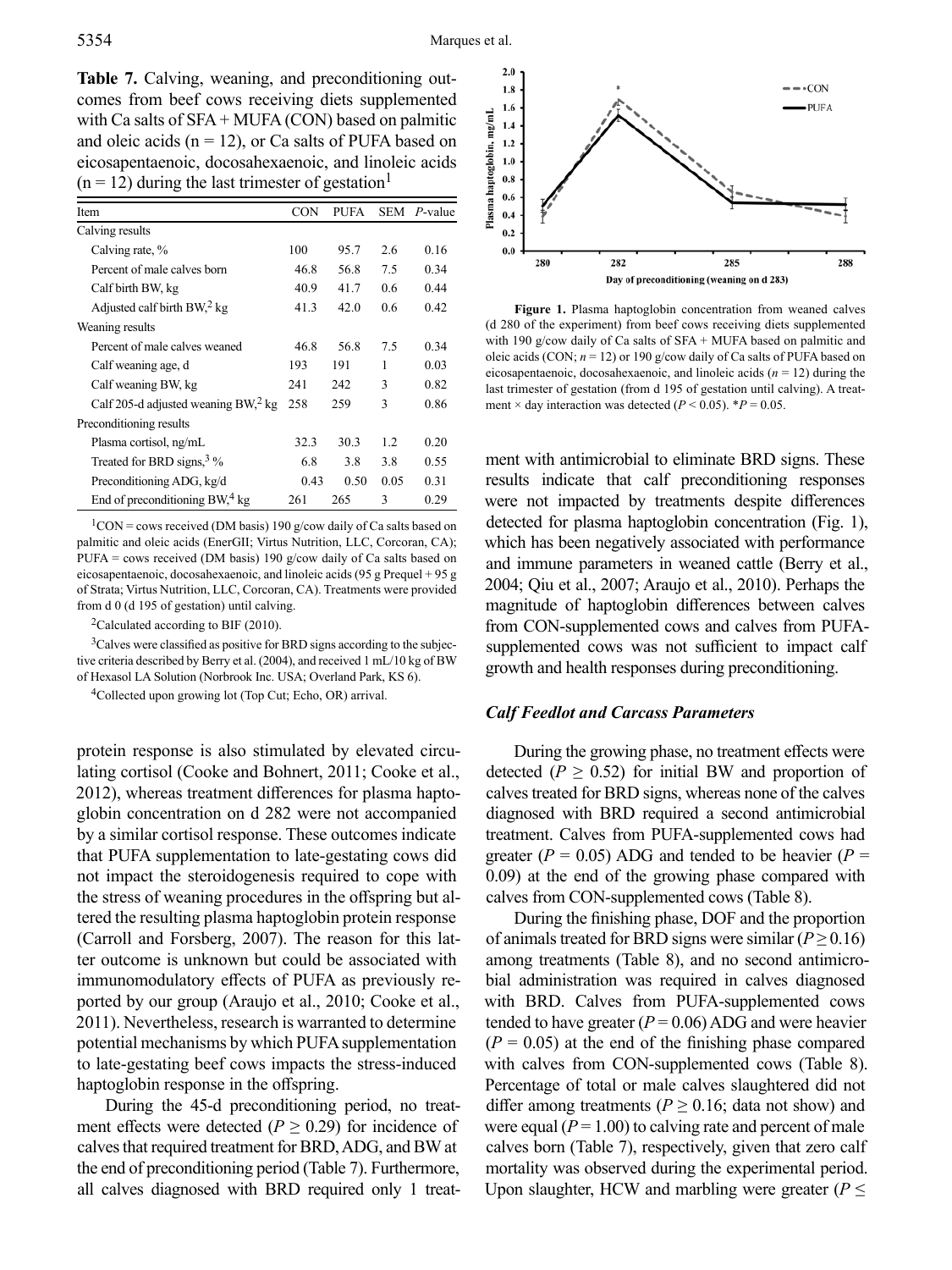**Table 8.** Feedlot performance and carcass characteristics of feeder cattle from beef cows receiving diets supplemented with Ca salts of  $SFA + MUFA (CON)$  based on palmitic and oleic acids ( $n = 12$ ), or Ca salts of PUFA based on eicosapentaenoic, docosahexaenoic, and linoleic acids ( $n = 12$ ) during the last trimester of gestation<sup>1</sup>

| Item                                             | <b>CON</b> | <b>PUFA</b> | <b>SEM</b> | $P$ -value |
|--------------------------------------------------|------------|-------------|------------|------------|
| Growing phase performance                        |            |             |            |            |
| Initial growing BW, kg                           | 248        | 250         | 3          | 0.68       |
| Treated for BRD signs, $2\%$                     | 38.3       | 31.8        | 7.1        | 0.52       |
| Growing phase ADG, kg/d                          | 1.12       | 1.22        | 0.03       | 0.05       |
| BW at the end of growing phase, kg               | 383        | 397         | 6          | 0.09       |
| Finishing phase performance                      |            |             |            |            |
| Days on feed, d                                  | 127        | 126         | 1          | 0.34       |
| Treated for BRD signs, $2\%$                     | 2.2        | 2.2         | 2.2        | 0.94       |
| BW at the end of finishing phase, $3 \text{ kg}$ | 621        | 646         | 9          | 0.05       |
| Finishing phase ADG, kg/d                        | 1.87       | 1.98        | 0.04       | 0.06       |
| Carcass characteristics <sup>4</sup>             |            |             |            |            |
| HCW, kg                                          | 391        | 407         | 6          | 0.05       |
| Back fat, cm                                     | 1.74       | 1.82        | 0.09       | 0.38       |
| LM area, $cm2$                                   | 89.6       | 92.3        | 1.2        | 0.10       |
| KPH, %                                           | 2.15       | 2.13        | 0.07       | 0.85       |
| Marbling                                         | 489        | 539         | 16         | < 0.01     |
| Yield grade                                      | 3.50       | 3.56        | 0.11       | 0.63       |
| Retail product, %                                | 48.6       | 48.4        | 0.3        | 0.56       |
| Choice, %                                        | 93.5       | 100.0       | 2.7        | 0.09       |

 $1$ CON = cows received (DM basis) 190 g/cow daily of Ca salts based on palmitic and oleic acids (EnerGII; Virtus Nutrition, LLC, Corcoran, CA); PUFA = cows received (DM basis) 190 g/cow daily of Ca salts based on eicosapentaenoic, docosahexaenoic, and linoleic acids (95 g Prequel + 95 g of Strata; Virtus Nutrition, LLC, Corcoran, CA). Treatments were provided from d 0 of the experiment (d 195 of gestation) until calving. Calves were assigned to the growing phase from d 325 to 424 of the experiment, and finishing phase from d 425 until slaughter.

<sup>2</sup>Calves were classified as positive for BRD symptoms according to the DART system (Zoetis, Florham Park, NJ), and received medication according to the feedyard management criteria.

3Calculated based on HCW (assuming 63% dressing; Loza et al., 2010). <sup>4</sup>Backfat thickness measured at the 12th rib; marbling score:  $400 =$ Small00,  $500 =$  Modest00;  $600 =$  Medium00; yield grade calculated as reported by Lawrence et al. (2010); USDA retail yield equation = 51.34 −  $(5.78 \times \text{backfat})$  –  $(0.0093 \times \text{HCW})$  –  $(0.462 \times \text{KPH})$  +  $(0.74 \times \text{LM area})$ .

0.05) and LM area tended to be greater  $(P = 0.10)$  in calves from PUFA-supplemented cows than in calves from CON-supplemented cows (Table 8). Calves from PUFA-supplemented cows also tended  $(P = 0.09)$  to have greater percent of carcasses graded as Choice (Table 8), although the vast majority of calves from CON-supplemented cows also graded Choice. No treatment differences were detected ( $P \ge 0.38$ ) for the remaining carcass merit traits evaluated (Table 8). To our knowledge, these results are novel and indicative of fetal programming effects from supplementing PUFA to lategestating beef cows (Funston et al., 2010).

Maternal nutrition impacts fetal skeletal muscle development through hyperplasia and hypertrophy, result-

ing in permanent effects on postnatal growth and performance (Zhu et al., 2004; Nathanielsz et al., 2007; Du et al., 2010). During late gestation, however, only muscle hypertrophy and adipocyte development are significantly influenced in the fetus by maternal nutritional status, with direct consequences on lifelong growth and intramuscular fat deposition (Harper and Pethick, 2004; Du et al., 2010, 2011). Corroborating the treatment differences reported herein for ADG, HCW, LM area, and carcass marbling, PUFA have been shown to impact muscle and adipocyte function in developing tissues. Hiller et al. (2012) reported that *n*-3 fatty acid positively regulates the expression of genes associated with muscle development and function but reduced expression of genes regulating lipogenesis and fatty acid accumulation in the LM to favor metabolism of muscle cells. On the other hand, *n*-6 fatty acid has been shown to have adipogenic effects by increasing the expression of PPARγ in muscle tissues, a key promoter of adipocyte differentiation and marbling in cattle (Moriel et al., 2014). Mangrum et al. (2016) reported that supplementing *n*-6 fatty acid to young cattle enhanced intramuscular adipocyte development, resulting in increased carcass marbling on slaughter. Alternatively, treatment effects detected on growth and carcass traits also may have been elicited by greater DMI during the growing and finishing phases in calves from PUFA-supplemented cows (NRC, 2000), given that maternal dietary fat content appears to impact appetite regulation in the offspring.(Gupta et al., 2009). Hence, the improvement in feedlot growth and carcass quality in calves from PUFA-supplemented cows should be attributed to the combination of supplemental *n*-3 and *n*-6, whereas the specific role of each PUFA deserves further investigation. By providing these PUFA during late gestation, it can be speculated that accumulation of these fatty acids into fetal tissues was increased, enhancing development of muscle and adipose cells and modulating DMI regulation, which translated into increased carcass growth and marbling when offspring were provided highenergy anabolic feedlot diets (Harper and Pethick, 2004).

### *Overall Conclusions*

Supplementing forage-fed beef cows during late gestation with Ca salts of PUFA based on equivalent amounts of *n*-3 and *n*-6 fatty acids did not impact cow performance during gestation, calving rate, or calf birth BW. At calving, the proportion of plasma *n*-3 and *n*-6 fatty acids was greater in PUFA-supplemented cows than in CON-supplemented cows. No major differences were observed in offspring performance, health, and immune parameters from birth to weaning and subsequent 45-d preconditioning. However, after being exposed to a high-energy feedlot diet, HCW was 16 kg heavier and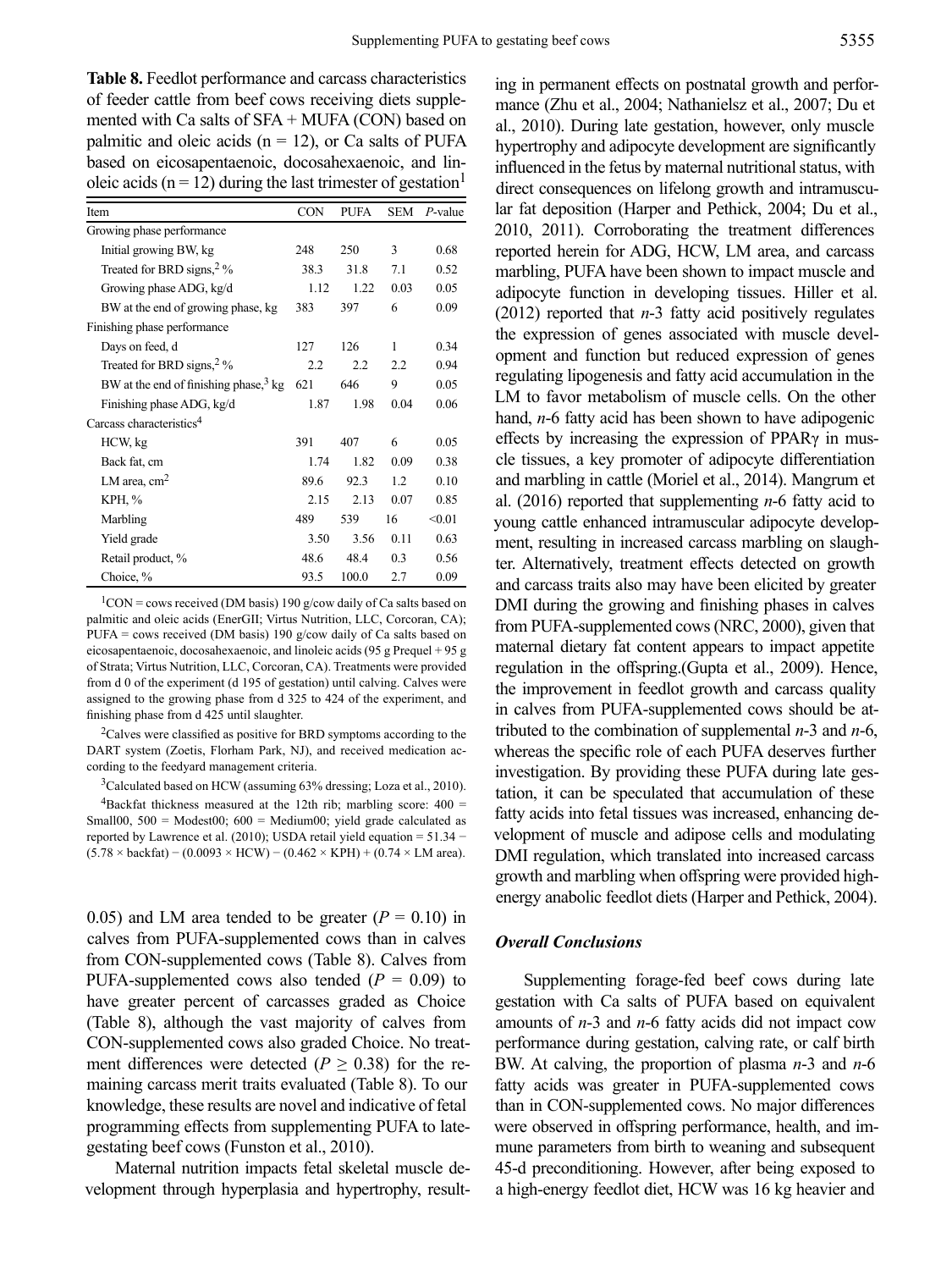carcass marbling increased from small to modest when comparing calves from PUFA-supplemented cows with calves from CON-supplemented cows. These results are indicative of programming effects on postnatal offspring growth and health resulting from PUFA supplementation to late-gestating cows (Funston et al., 2010), although the mechanism underlying these effects, including the specific role of *n*-3 and *n*-6 fatty acids, also warrants investigation. Nevertheless, these outcomes are novel and indicate that supplementing gestating beef cows with Ca salts of PUFA based on eicosapentaenoic, docosahexaenoic, and linoleic acids might be a feasible alternative to optimize offspring productivity in beef production systems.

## **Literature Cited**

- Araujo, D. B., R. F. Cooke, G. R. Hansen, C. R. Staples, and J. D. Arthington. 2010. Effects of rumen-protected polyunsaturated fatty acid supplementation on performance and physiological responses of growing cattle after transportation and feedlot entry. J. Anim. Sci. 88:4120–4132. doi:10.2527/jas.2009-2684
- Arthington, J. D., R. F. Cooke, T. D. Maddock, D. B. Araujo, P. Moriel, N. DiLorenzo, and G. C. Lamb. 2013. Effects of vaccination on the acute-phase protein response and measures of performance in growing beef calves. J. Anim. Sci. 91:1831–1837. doi:10.2527/jas.2012-5724
- Banta, J. P., D. L. Lalman, F. N. Owens, C. R. Krehbiel, and R. P. Wettemann. 2006. Effects of interval-feeding whole sunflower seeds during mid to late gestation on performance of beef cows and their progeny. J. Anim. Sci. 84:2410-2417
- Banta, J. P., D. L. Lalman, F. N. Owens, C. R. Krehbiel, and R. P. Wettemann. 2011. Effects of prepartum supplementation of linoleic and mid-oleic sunflower seed on cow performance, cow reproduction, and calf performance from birth through slaughter, and effects on intake and digestion in steers. J. Anim. Sci. 89:3718–3727. doi:10.2527/jas.2011-3937
- Beef Improvement Federation (BIF). 2010. Guidelines for uniform beef improvement programs. 9th ed. BIF, North Carolina State University, Raleigh, NC.
- Berry, B. A., A. W. Confer, C. R. Krehbiel, D. R. Gill, R. A. Smith, and M. Montelongo. 2004. Effects of dietary energy and starch concentrations for newly received feedlot calves: II. Acute-phase protein response. J. Anim. Sci. 82:845–850. doi:10.2527/2004.823845x
- Bohnert, D. W., L. A. Stalker, R. R. Mills, A. Nyman, S. J. Falck, and R. F. Cooke. 2013. Late gestation supplementation of beef cows differing in body condition score: Effects on cow and calf performance. J. Anim. Sci. 91:5485–5491. doi:10.2527/jas.2013- 6301
- Carroll, J. A., and N. E. Forsberg. 2007. Influence of stress and nutrition on cattle immunity. Vet. Clin. North Am.: Food Anim. Pract. 23:105–149. doi:10.1016/j.cvfa.2007.01.003
- Cook, E. K., M. E. Garcia-Ascolani, R. E. Ricks, S. K. Duckett, G. C. Lamb, N. DiLorenzo, and N. M. Long. 2017. The effect of frequency of supplementing rumen-protected unsaturated fatty acids on blood serum fatty acid profiles in beef heifers and lactating cows. J. Anim. Sci. doi:10.2527/jas2016.1275
- Cook, H. W., and C. R. McMaster. 2002. Fatty acid desaturation and chain elongation in eukaryotes. In: D. E. Vance, J. E. Vance, editors, Biochemistry of lipids, lipoproteins and membranes, 4th ed. Elsevier, Amsterdam, the Netherlands. p. 181–204.
- Cooke, R. F., and J. D. Arthington. 2013. Concentrations of haptoglobin in bovine plasma determined by ELISA or a colorimetric method based on peroxidase activity: Methods to determine haptoglobin in bovine plasma. J. Anim. Physiol. Anim. Nutr. 97:531–536. doi:10.1111/j.1439-0396.2012.01298.x
- Cooke, R. F., and D. W. Bohnert. 2011. Bovine acute-phase response following corticotrophin-release hormone challenge. J. Anim. Sci. 89:252–257. doi:10.2527/jas.2010-3131
- Cooke, R. F., D. W. Bohnert, B. I. Cappellozza, R. S. Marques, T. DelCurto, and C. J. Mueller. 2014. Incorporation of sexed semen into reproductive management of range cow-calf operations. Livest. Sci. 163:165–171. doi:10.1016/j.livsci.2014.02.015
- Cooke, R. F., D. W. Bohnert, P. Moriel, B. W. Hess, and R. R. Mills. 2011. Effects of polyunsaturated fatty acid supplementation on ruminal in situ forage degradability, performance, and physiological responses of feeder cattle. J. Anim. Sci. 89:3677–3689. doi:10.2527/jas.2010-3515
- Cooke, R. F., J. A. Carroll, J. Dailey, B. I. Cappellozza, and D. W. Bohnert. 2012. Bovine acute-phase response following different doses of corticotrophin-release hormone challenge. J. Anim. Sci. 90:2337–2344. doi:10.2527/jas.2011-4608
- Du, M., J. Tong, J. Zhao, K. R. Underwood, M. Zhu, S. P. Ford, and P. W. Nathanielsz. 2010. Fetal programming of skeletal muscle development in ruminant animals. J. Anim. Sci. 88:E51–E60. doi:10.2527/jas.2009-2311
- Du, M., J. X. Zhao, X. Yan, Y. Huang, L. V. Nicodemus, W. Yue, R. J. McCormick, and M. J. Zhu. 2011. Fetal muscle development, mesenchymal multipotent cell differentiation, and associated signaling pathways. J. Anim. Sci. 89:583–590. doi:10.2527/ jas.2010-3386
- Funston, R. N., D. M. Larson, and K. A. Vonnahme. 2010. Effects of maternal nutrition on conceptus growth and offspring performance: Implications for beef cattle production. J. Anim. Sci. 88:E205–E215. doi:10.2527/jas.2009-2351
- Garcia, M., L. F. Greco, M. G. Favoreto, R. S. Marsola, L. T. Martins, R. S. Bisinotto, J. H. Shin, A. L. Lock, E. Block, W. W. Thatcher, J. E. P. Santos, and C. R. Staples. 2014a. Effect of supplementing fat to pregnant nonlactating cows on colostral fatty acid profile and passive immunity of the newborn calf. J. Dairy Sci. 97:392– 405. doi:10.3168/jds.2013-7086
- Garcia, M., L. F. Greco, M. G. Favoreto, R. S. Marsola, D. Wang, J. H. Shin, E. Block, W. W. Thatcher, J. E. P. Santos, and C. R. Staples. 2014b. Effect of supplementing essential fatty acids to pregnant nonlactating Holstein cows and their preweaned calves on calf performance, immune response, and health. J. Dairy Sci. 97:5045–5064. doi:10.3168/jds.2013-7473
- Greenberg, J. A., S. J. Bell, and W. Van Ausdal. 2008. Omega-3 fatty acid supplementation during pregnancy. Rev. Obstet. Gynecol. 1:162–169.
- Gupta, A., M. Srinivasan, S. Thamadilok, and M. S. Patel. 2009. Hypothalamic alterations in fetuses of high fat diet-fed obese female rats. J. Endocrinol. 200:293–300. doi:10.1677/JOE-08- 0429
- Harper, G. S., and D. W. Pethick. 2004. How might marbling begin? Aust. J. Exp. Agric. 44:653–662. doi:10.1071/EA02114
- Hess, B. W., G. E. Moss, and D. C. Rule. 2008. A decade of developments in the area of fat supplementation research with beef cattle and sheep. J. Anim. Sci. 86(E. Suppl.):E188–E204.
- Hess, B. W., D. C. Rule, and G. E. Moss. 2002. High fat supplements for reproducing beef cows: Have we discovered the magic bullet? In: Proc. Pacific Northwest Anim. Nutri. Conf., Vancouver, BC, Canada. October 8–10, 2002. p. 59–83.